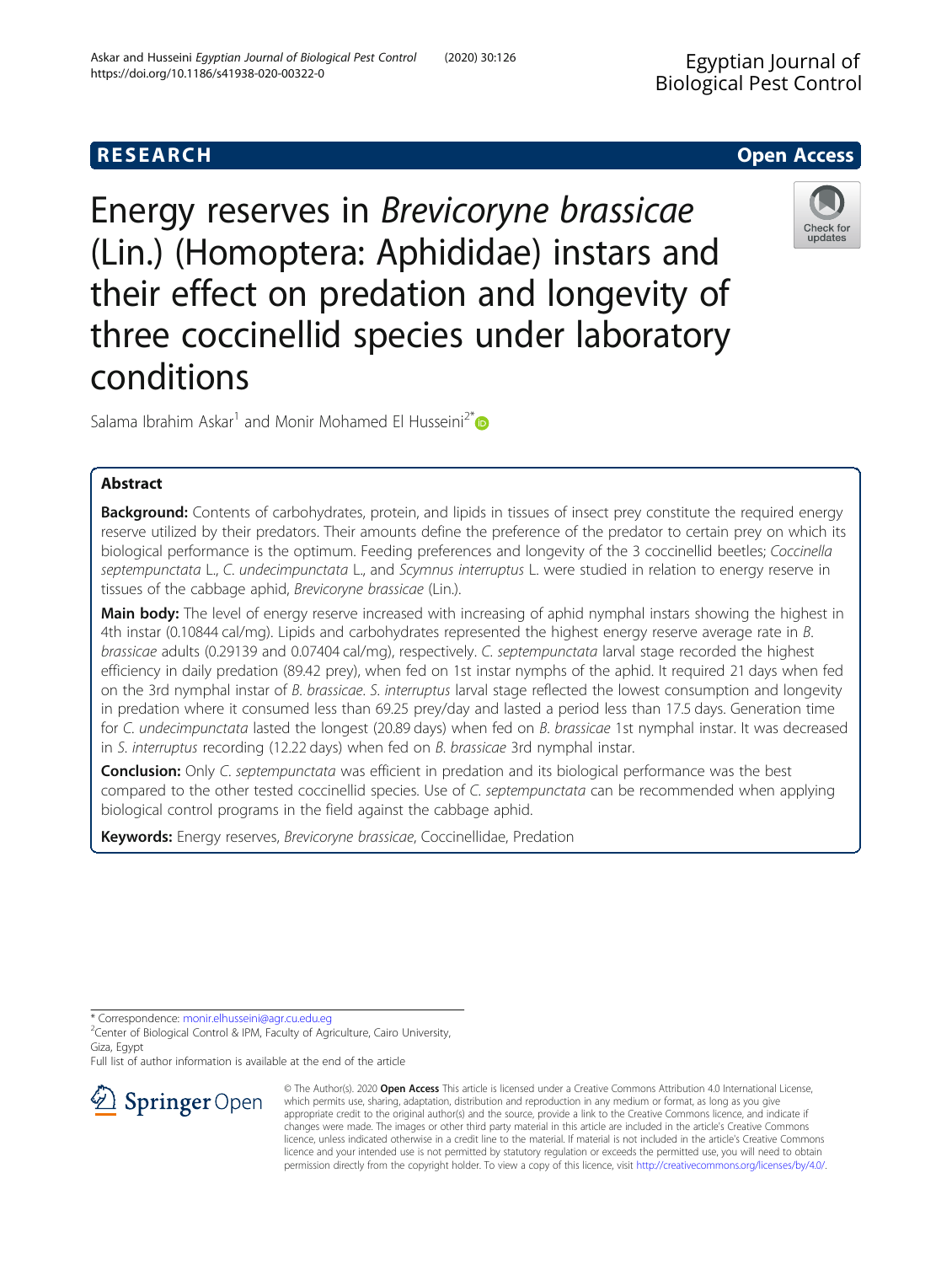# Background

Predators have a great potential to keep the population of aphid under control (Askar et al. [2013\)](#page-6-0). The coccinellids represent an important group of predators that manage pests' populations throughout the world (Obrycki and Kring [1998\)](#page-6-0). Naturally, coccinellids feed on aphids, thrips, spider mites, and various soft-bodied insects and their eggs. In aphids, many factors can affect the prey preferences of the coccinellids, including the mobility and defense reaction of the prey (Provost et al. [2006](#page-6-0)), morphological characters and previous feeding experience (Khan and Rafique [2004](#page-6-0)), predator and prey size (Thompson [1975](#page-7-0)), and abundance of prey (Soares et al. [2004\)](#page-7-0). Many species of aphids are characterized by production of some biological properties such as susceptibility to natural enemies (Brandele and Weisser [2001](#page-6-0)). Information pertaining to the biological parameters and feeding preference of predatory beetle on different aphid instars is essential for assessing the potential rate of increase in the population and its predation as a biological control agent.

The aim of this study was to determine the effect of energy reserves of Brevicoryne brassicae (L.) instars on feeding preferences and longevity of 3 coccinellid beetles as well as measuring the energy reserves quantitatively including water-soluble carbohydrates, lipids and proteins in different instars of B. brassicae under laboratory conditions.

## Main text

## Material and methods

Cabbage plants were cultivated in plastic pots (25 cm diameter, 20 cm high), kept in net cages of  $50 \times 60 \times 60$ cm under a climate-controlled room of  $25 \pm 2$  °C, 65  $\pm$ 5% RH and a 14L:10D photoperiod. One-month-old plants, with 5–7 leaves, were used for rearing the cabbage aphid species, B. brassicae.

## Source of the aphid and the coccinellid species

Infested plants with the cabbage aphid, B. brassicae infestation were collected from cultivated cabbage fields in El-Behera Governorate, Egypt. The collected aphids were colonized in the laboratory on cultivated cabbage plants and kept at  $25 \pm 2$  °C,  $65 \pm 5$ % RH and 14L:10D photoperiod. Under the same laboratory conditions, the selected 3 coccinellid predators, Coccinella septempunctata L., C. undecimpunctata L., and Scymnus interruptus L. were collected from the field, reared, and colonized on cabbage aphid. They were reared for one generation before their immature and mature feeding individuals being used in the experimental study.

## Quantitative measuring of the energy reserves

To determine the different energy reserves (lipids, proteins, and carbohydrates), B. brassicae adults and nymphal instars were selected randomly, then separately homogenized for 30 s in 180 μl of aqueous lysis buffer solution (100 mM KH2PO4, 1 mM dithiothreitol, and 1 MM ethylenediamine tetra acetic acid, pH 7.4), using a plastic micro-pestle (Lowry et al. [1951\)](#page-6-0). Three replicates of each determination in the following assays were analyzed. According to Lowry et al. [\(1951](#page-6-0)), protein concentrations in homogenates of the whole body of the aphid instars were measured. Bovine serum albumin at appropriate concentrations was used as the standard. Total carbohydrates were dissolved by addition of 20 μl of sodium sulfate solution (20%) to 180 homogenates (Van Handel and Day [1988](#page-7-0)). Total lipid and water-soluble carbohydrates were solubilized by mixing the solution with 1500 μL of a chloroform-methanol solution (1:2 v/ v) (Van Handel and Day [1988](#page-7-0)). Each sample was then centrifuged at 16,000 rpm for 15 min at 4 °C. The supernatant was transferred to a new micro-tube for watersoluble carbohydrate determination. The pellet was used for the determination of the glycogen content. Vanillin reagent and cholesterol (as the standard) were used for measuring total lipid content (Van Handel [1985](#page-7-0)). One hundred microliters of the supernatant from centrifuged chloroform-methanol solution was transferred into new micro-tubes and heated until complete solvent evaporation. Ten microliters of 98% euphoric acid was added to each micro-tube, which incubated at 90 °C for 2 min. Vanillin reagent (190 μl) was added to each ice precooled micro-tube. Absorbance was determined at 540 nm after 15 min incubation at room temperature. Different energy reserves for lipids, proteins, and carbohydrates were converted into energetic equivalents according to Ahsaei et al. ([2013](#page-6-0)). Feeding performance and longevity of the coccinellid species were defined.

## Predation efficiency and longevity of the coccinellid beetles

To estimate some biological parameters, prey consumption, longevity of the 3 coccinellid species, and the effect of aphid prey instars on these measures were performed. The experiments were conducted, using separately the second generation of each predatory species. Cabbage leaves were cut into pieces and placed in glass Petri dishes (9-cm diameter) containing 2% agar at the bottom. Singly, each aphid nymphal instar was counted and transferred into a glass Petri dish to feed on cabbage leaves. After hatching of the predatory species, larvae were collected with a fine camel hairbrush and placed into a new glass jar. Each larval instar was provided daily by a known number of aphids (at least 150 individual prey) at different adult and nymphal instars for feeding the predator. During development of larval instars and adults, remaining number of aphids were daily counted and offered other known number to give each predator instar enough prey number till developing to the next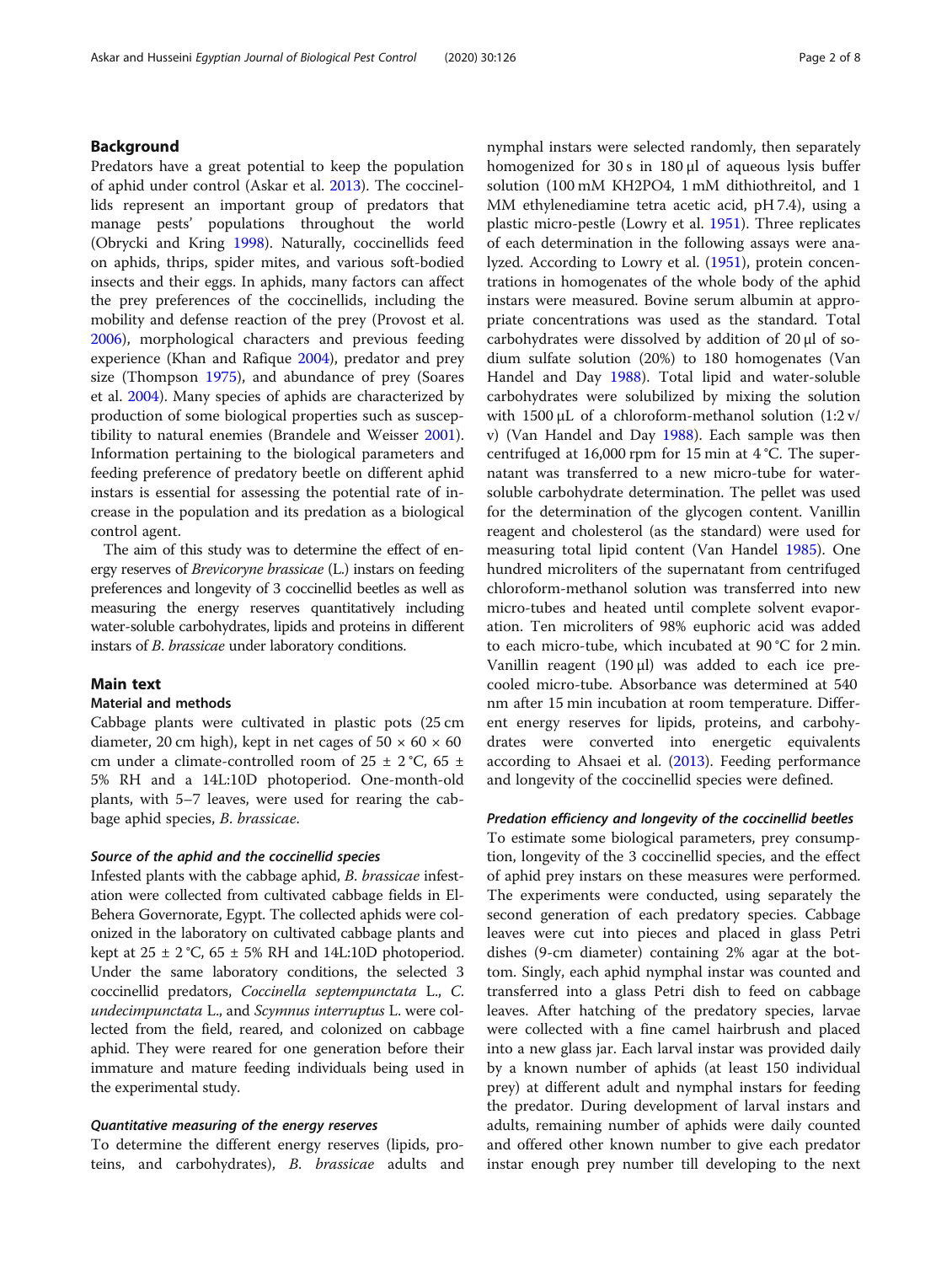instar. Feeding potential was recorded by counting the number of aphids consumed by 1st, 2nd, 3rd, and 4th instars for the tested coccinellids up till the adult started to lay eggs. Five replicates for each treatment were conducted, each with 5 larvae. Aphids' prey was also provided by enough numbers of the same instar for each predatory instar. Control units were free from any predator and were also inspected daily to record the increase of the progeny or of the mortality of aphid prey in order to correct the number of actual consumed aphids in each experiment. Data were collected twice daily (each 12 h) and corrected with that of the control (Abbott [1925\)](#page-6-0) to evaluate feeding capacity and longevity of each coccinellid instar under the influence of different instars of aphid prey. Experiments using the same design were conducted with C. undecimpunctata and S. interruptus adults and larval instars.

### Statistical analysis

Data were analyzed using (SAS Institute [1988\)](#page-7-0) to test the significance and estimate LSD among treatments. The correlation relationships and correlation coefficient values between predator and prey age, was estimated as the regression line relationship was calculated by the regression line equation.

## Results and discussion

## Energy reserves in B. brassicae nymphal instars

The energy reserves encountered the carbohydrates, proteins and lipids in B. brassicae nymphal instars. The average energy reserves in instars differed significantly  $(P > 0.05)$  (Table 1). The level of portions increased by increasing age of the nymphal instar, recording the highest in 4th instar (0.10844 cal/mg). The results also showed that the energy presented in the form of lipids and carbohydrates increased by the advancement of the nymph age, till they recorded the highest average rate in B. brassicae adults with (0.29139 and 0.07404 cal/mg), respectively. The general energy level increased as the nymphs advanced in age to record the highest in B. brassicae adults with 0.473839 cal/mg. In contrast, the average protein energy reserves in B. brassicae aphid over their lifetime was lower than the general average level of lipids, but at the same time it was higher than the one of carbohydrates, where the overall average scored (0.375227 cal/mg) for all ages and during the life cycle of aphids (Table 1). Results also showed that a convergence in the energy level between the 4th nymphal instars and adults, other a convergence between the 2nd and 3rd nymphal instars. The results reflected that lipids were the most abundant energy reserve (63.67%), followed by proteins (24.15%) and then soluble carbohydrates (12.18%). The results also revealed that protein and lipids were the most important storage fuels of insects and were utilized more frequently than other reserves to obtain energy for muscular activity, so there were significantly higher contents of lipids, but lower contents of proteins and soluble carbohydrates. Obtained data are nearly in accordance to those of Ahsaei et al. ([2013\)](#page-6-0) who found in the pea aphid, Acyrthosiphon pisum, a higher percentage content of water-soluble carbohydrates and lipids in the red clones. Thus, this aphid species needs more lipids and carbohydrates to fuel their movements and flight. Gupta and Kumar ([2017\)](#page-6-0) reported that protein concentration values were directly proportional to the efficiency of artificial diets for C. septempunctata larvae.

#### Predation efficiency and longevity of C. septempunctata

Data presented in Table [2](#page-3-0) showed longevity and feeding consumption of C. septempunctata different stages, when fed on different instars of B. brassicae. Number of consumed prey increased gradually as the age of predator and the prey increased. The predator lifespan had non-significant effect on different ages of prey (Table [2](#page-3-0)). The 1st instar larvae of C. septempunctata consumed a highest number of 1st instar of the aphid (42.33 daily). Feeding efficiency decreased gradually as well as the prey increased in age. On other hand, 2nd and 3rd instars showed non-significant variations among all prey instars.

**Table 1** Average energy equivalents (cal/mg) of the proteins, lipids and carbohydrates in B. brassicae instars

| Individual<br>В.<br>brassicae<br>instar | <b>Proteins</b> |       | Lipids       |       | Carbohydrates | <b>Total</b> |            |
|-----------------------------------------|-----------------|-------|--------------|-------|---------------|--------------|------------|
|                                         | (cal/mg)        | %     | (cal/mg)     | %     | (cal/mq)      | %            | energy     |
| 1st                                     | 0.05685 a       | 22.91 | 0.17006a     | 68.53 | 0.02126a      | 8.57         | 0.248161a  |
| 2nd                                     | 0.08622 b       | 25.33 | 0.21807 b    | 64.07 | 0.03607 b     | 10.60        | 0.340355 b |
| 3rd                                     | 0.10318 bc      | 26.21 | 0.24577 b    | 62.44 | 0.04466 h     | 11.35        | 0.393617 c |
| 4th                                     | 0.10844 с       | 25.21 | $0.26918$ bc | 62.58 | 0.05255c      | 12.22        | 0.430161 d |
| Adult                                   | $0.0984b$ c     | 21.22 | 0.29139c     | 62.82 | $0.07404$ d   | 15.96        | 0.473839 d |
| Mean                                    | 0.09062         | 24.15 | 0.23889      | 63.67 | 0.04572       | 12.18        | 0.375227   |
| LSD 5%                                  | 0.04221         | 2.09  | 0.04913      | 2.79  | 0.06022       | 1.92         | 0.05611    |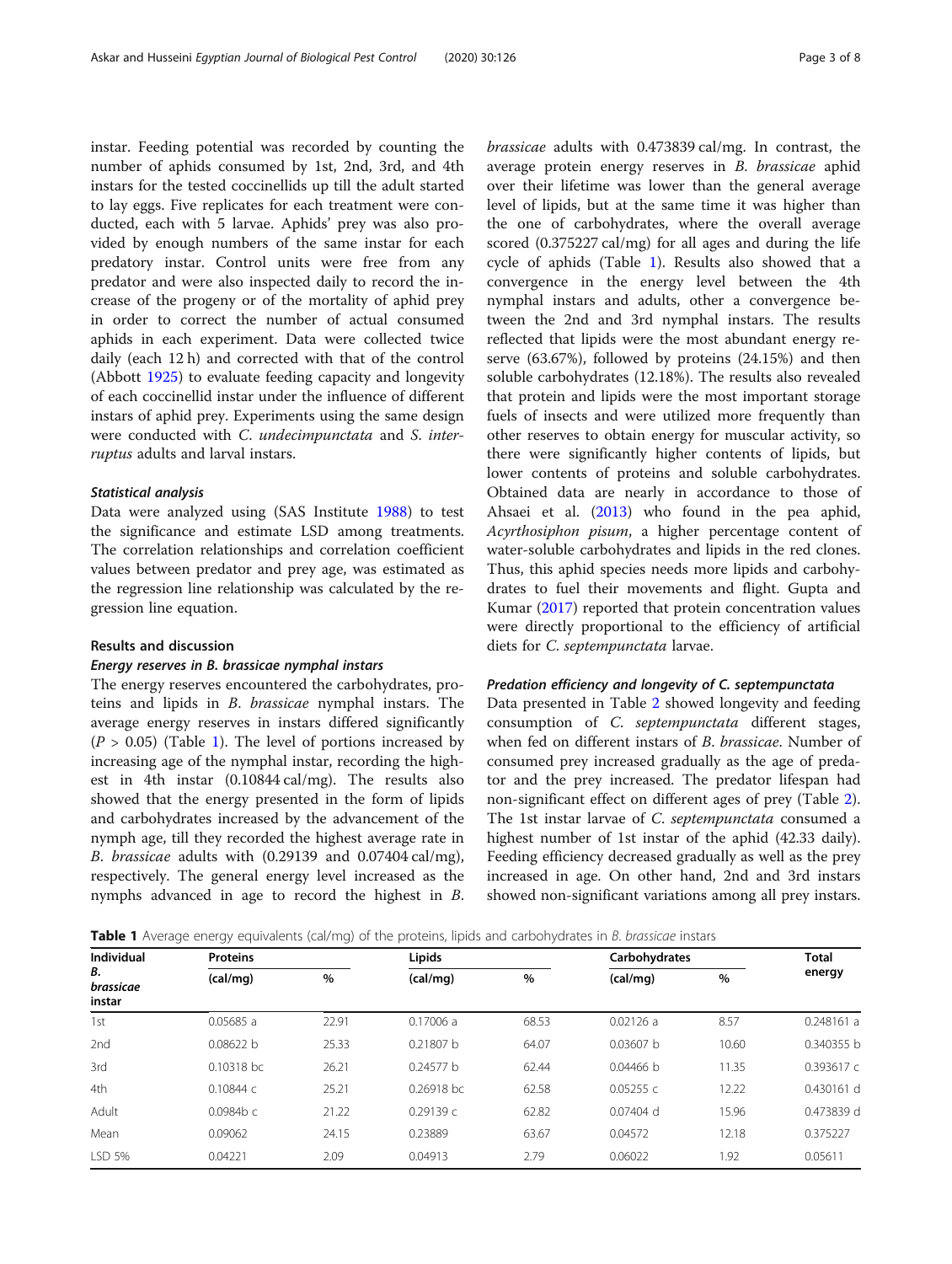| В.<br>brassicae<br>instar |                    | C. septempunctata instars |         |                   |           |                |                 |           |        |      |                    |            |                 |           |  |  |
|---------------------------|--------------------|---------------------------|---------|-------------------|-----------|----------------|-----------------|-----------|--------|------|--------------------|------------|-----------------|-----------|--|--|
|                           | 1st                |                           | 2nd     |                   | 3rd       |                | 4th             |           | Pupa   |      | Adult              |            | Pre-oviposition |           |  |  |
|                           | Lona.*             | Prev**                    | Long.   | Prey              | Long.     | Prey           | Long.           | Prey      | Long.  | Prey | Long.              | Prev       | Long. Prey      |           |  |  |
| 1st                       | 3.17 <sub>bc</sub> | 42.33a                    | 5.17h   | 82.00a            | 6.83 a    | 96.67 a        | 8.67 a          | 136.67a   | 6.17h  | 0.00 | 28.67 ab           | 167.00a    | 3.17a           | 167.00 a  |  |  |
| 2nd                       | 4.17a              | 34.33 b                   | 5.50 ab | 69.67 b           | 6.83 a    |                | 77.00 b 7.83 bc | 132.33 a  | 6.17 b | 0.00 | 29.33 ab           | 154.33 ab  | 3.17a           | 154.33 ab |  |  |
| 3rd                       | 2.83c              | 25.33c                    | 4.67 c  | 61.67c            | 6.17 b    | 59.67 c 7.33 c |                 | 123.00 ab | 5.83 b | 0.00 | 27.67 <sub>b</sub> | 143.67 b   | 2.83a           | 143.67 b  |  |  |
| 4th                       | 333 h              | 24.33 cd                  | 5.67a   | 57.33 $c$         | 6.17h     | 56.67 c        | 8.17 ab         | 114.33 bc | 7.00a  | 0.00 | 28.67 ab           | 126.67 $c$ | 3.17a           | 12667c    |  |  |
| Adult                     | 2.83c              | 1967 d                    | 5.67a   | $59.00 \text{ C}$ | $6.67$ ab | 54.00c         | 8.67 a          | 107.33    | 6.83a  | 0.00 | 32.33 a            | 118.33c    | 3.33a           | 11833c    |  |  |
| LSD 5%                    | 0.42               | 0.09                      | 0.49    | 4.79              | 0.60      | 12.92          | 0.56            | 14.17c    | 0.62   | 0.00 | 4.38               | 14.09      | 0.52            | 14.09     |  |  |

<span id="page-3-0"></span>Table 2 Effect of B. brassicae stages on C. septempunctata biological parameters

\*Lonng. = longevity (/days), \*\*Prey = number of consumed prey

Fourth larval instar consumed a high number of 1st and 2nd aphid instars (136.67 and 132.33) individuals daily, respectively. Meanwhile, feeding consumption decreased gradually recording (107.33), when fed on aphid adults. Before starting egg laying, C. septempunctata consumed all the aphid instars with a highest capacity on 1st nymphal instar of 167.00 that decreased gradually in 2nd, 3rd, 4th instars and adults, respectively. Concerning lifespan and longevity of C. septempunctata, the 1st larval instar lasted an average period of 4.17 days, when fed on B. brassicae instars. This period decreased in the 2nd instar under the same conditions recording (4.67 to 5.67 days). Aphid prey showed non-significant effect on the 3rd instar lifespan, but a strong effect on 4th instar duration. Meanwhile, C. septempunctata larvae fed on aphid from 1st to 3rd instar and showed a significant effect on pupal longevity, averaged 6 days. This period increased when the predator was fed on 4th instar and adults. Aphid instars were offered daily to adult predator till their death recording a high significant effect; adult predators lived longer time between 27.67 and 32.33 days. In the case of adult, predator pre-ovipositional period was never affected by prey instar showing a time ranged between 2.83 and 3.33 days. Singh and Singh ([2013](#page-7-0)) revealed that the 1st, 2nd, 3rd, and 4th instar larvae of C. septempunctata consumed 21.62, 48.03, 73.37, and 102.64 aphids/day, respectively, where the feeding potential of C. septempunctata increased by increasing age of the larvae. Rauf et al. ([2013](#page-7-0)) reported that C. septempunctata showed significant differences with respect to all temperatures, predatory potential of 1st, 2nd, 3rd, and 4th larval instars from 21.0 to 37.0, 40.5 to 79.0, 73.8 to 124.8, and 342.1 to 481.5 aphids, when adult male and female longevity of C. septempunctata ranged from 30.0 to 44.7 and 43.7 to 60.3 days, respectively. Manpoong et al. ([2016\)](#page-6-0) recorded that a single *C. septem*punctata adult consumed an average of 81.55  $\pm$  15.34 aphids per day. The total larval period was observed to be 26  $\pm$  3 days. The pupal period was found to be 7.5  $\pm$ 1.5 days. The adult female lived for  $31.5 \pm 1.5$  days and laid 357.45 ± 22.41 eggs in her lifetime. Mahyoub et al.

([2013\)](#page-6-0) recorded that C. septempunctata total developmental period occupied from16 to 21 days under the constant conditions of  $23 \pm 2$  °C and  $60 \pm 5$  RH%.

### Predation efficiency and longevity of C. undecimpunctata

First larval instar of C. *undecimpunctata* did not show a significant difference in the rate of predation on the first 3 instars of aphid nymphs, also between the 4th nymphal instar and adult. C undecimpunctata 1st larval instar lasted a period ranged between 3 and 4 days. However, the 2nd larval instar showed a high feeding capacity on 1st and 2nd aphid nymphs, then decreased significantly on the 3rd and 4th prey nymph and aphid adult, respectively. C. undecimpunctata 2nd larval instar lasted an average period of feeding on the different aphid instars from 4.33 to 5.67 days as shown in Table [3.](#page-4-0) Meanwhile, C. undecimpunctata 3rd larval instar showed significant differences in predation rate on all of aphid's instars (Table [3\)](#page-4-0). It also showed a longer lifespan with significant differences, when feeding on the different aphid instars and recorded an average lifetime ranged between 6.17 and 7.52 days. The 4th larval instar of C. undecimpunctata consumed 131 prey of 1st aphid nymphal instar per day. This rate decreased gradually as consumed only 83 prey of aphid adults. C. undecimpunctata 4th larval instar recorded a period ranged between 5 and 5.33 days to complete development. The predator pupal stage completed its development in a period between 4.33 and 5.5 days. C. undecimpunctata adult showed its predatory efficacy at a minimum rate of 107.33 prey/day at a minimum period of 34.33 day. Meanwhile, adult predator showed a pre-ovipositional period ranged from 4.17 to 5 days. It was always noticed that C. undecimpunctata fed on aphid instars, had consumed a number of prey increased by the increase of predator's age, and decreased by the increase of prey's age. Generally, the adult predator recorded the highest predatory efficacy on the 1st aphid instar, while the 1st larval instar of the predator recorded the lowest predation rate on aphid adult. Accordingly, the daily predation rate of C. undecimpunctata ranged between 14.33 and 140.33 prey/day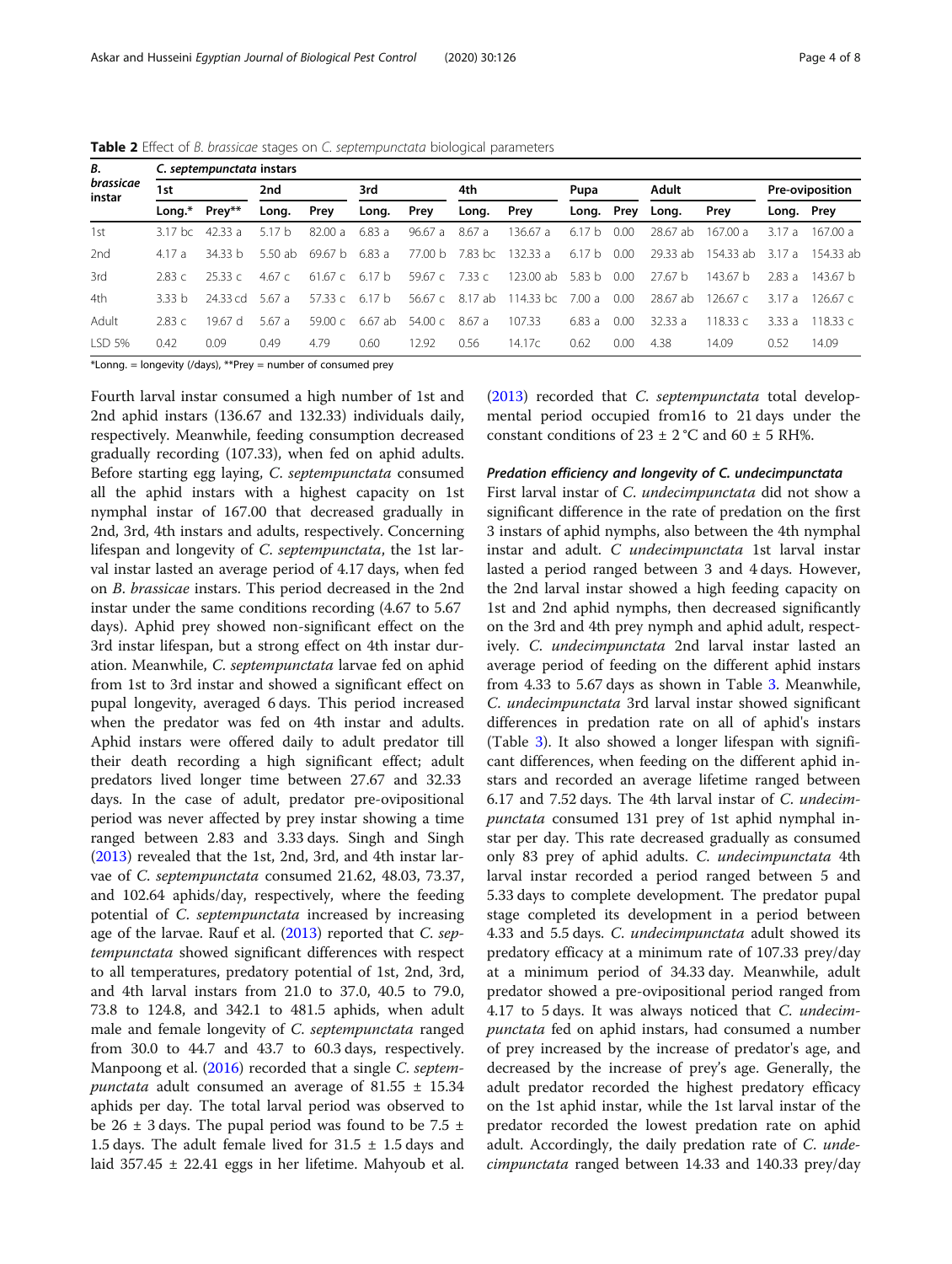| В.<br>brassicae<br>instar |         | C. septempunctata instars |         |         |         |            |            |           |        |      |         |            |                 |                     |  |  |
|---------------------------|---------|---------------------------|---------|---------|---------|------------|------------|-----------|--------|------|---------|------------|-----------------|---------------------|--|--|
|                           | 1st     |                           | 2nd     |         | 3rd     |            | 4th        |           | Pupa   |      | Adult   |            | Pre-oviposition |                     |  |  |
|                           | Long.*  | Prey**                    | Long.   | Prey    | Long.   | Prey       | Long. Prey |           | Long.  | Prey | Long.   | Prey       | Long.           | Prey                |  |  |
| 1st                       | 4.00a   | 25.67a                    | 5.00 ab | 75.00 a | 7.52a   | 95.00a     | 5.17 a     | 131.67 a  | 5.17a  | 0.00 | 36.33a  | 136.00 ab  | $4.33$ ab       | $136.00$ ab         |  |  |
| 2nd                       | 4.17a   | 22.00a                    | 5.17a   | 64.67 a | 6.83 ab | 86.00 b    | 5.33a      | 122.67 ab | 5.33a  | 0.00 | 35.67a  | 140.33 a   | 4.83 ab         | 140.33a             |  |  |
| 3rd                       | 367 ah  | 2333 a                    | 5.17a   | 46.67 h | 7.00 a  | $83.00$ bc | 5.00a      | 120.33 h  | 4.33 b | 0.00 | 34.33 a | 124.67 h   | 4.17h           | 124.67 <sub>b</sub> |  |  |
| 4th                       | 300 h   | 1500h                     | 5.67a   | 40.33 h | 6.33 bc | 81.33 bc   | 5.00       | 100.33c   | 5.33a  | 0.00 | 34.33 a | 112.67 $c$ | 4.83 ab         | 11267 $c$           |  |  |
| Adult                     | 3.67 ab | 1433 h                    | 4.33 b  | 46.00 h | 6.17c   | 75.00c     | 17a        | 83.00 d   | 5.50a  | 0.00 | 37.33 a | 107.33c    | 5.00a           | 107.33c             |  |  |
| LSD 5%                    | 0.79    | 4.53                      | 0.74    | 15.34   | 0.65    | 8.12       | 5.33 a     | 9.70      | 0.53   | 0.00 | 3.45    | 11.95      | 0.68            | 11.95               |  |  |

<span id="page-4-0"></span>Table 3 Effect of B. brassicae instar on C. undecimpunctata biological parameters

\*Long. = longevity (/days), \*\*Prey = number of consumed prey

during its life time. Preferential feeding response could be affected by aphid's species according to Mari et al. ([2016](#page-6-0)) who reported that preferential feeding response and instar durations of C. undecimpunctata when reared on 3 aphid species, i.e., Rhopalosiphum maidis (Maize aphid), Therioaphis trifolii (Alfalfa aphid), and Lipaphis erysimi (Mustard aphid). The duration values in days for 1st, 2nd, 3rd, and 4th instars ranged between 6.50, 5.60, 7.90, and 8.01, respectively, for R. maidis. For T. trifolii, it ranged between 5.25, 6.0, 6.10, and 7.80, respectively. Meanwhile, it ranged between 5.23, 5.66, 5.91, and 8.50 days, respectively, for *L. erysimi*. Female adult beetle lifespan under this study was 35, 50, and 40 days, while it was 30, 42, and 32 days for male adult on maize, alfalfa, and mustard aphids, respectively. They also found that the 1st instar of the predatory beetle devoured 5.50, 10.95, and 6.5 maize, alfalfa, and mustard aphids, respectively; 2nd instar devoured 20.01, 36.11, and 25.5; the preferential feeding response of 3rd instar larvae was 30.12, 46.5, and 36.5; and 4th instar larvae devoured 41.25, 57.12, and 46.11 maize, alfalfa, and mustard aphids, respectively.

Rajput [\(1994](#page-6-0)) reported that under laboratory conditions (about 25 °C), C. undecimpunctata required 17 days to reach adult stage and at 18 °C, it needed 23.6 days. Hodek [\(1970](#page-6-0)) reported that pupal period ranged from 4 to 6 days, with an average of 4.7 days for C. septempunctata. Rodriguez-Soana and Miller ([1995](#page-7-0)) reported that females and males of C. septempunctata lived an average of 47.6 and 46.9 days, respectively, at 20 °C. Singh and Marwaha [\(2002\)](#page-7-0) reported that C. undecimpunctata grubs can consume 79 Aphis craccivora in a day. Manpoong et al. ([2016\)](#page-6-0) recorded that mean consumption of aphids per C. undecimpunctata adult was 80.8 individuals, whereas, 21.76, 55.67, 107.86, and 231.03 aphids were consumed by a single larva during 1st, 2nd, 3rd and 4th instars, respectively.

#### Predation efficiency and longevity of S. interruptus

The results shown in Table 4 revealed that the 1st larval instar of S. interruptus consumed a maximum of 20.67 prey/day, and non-significant difference recorded in its predation on all aphid instars. Also, a significant difference in the duration of its lifespan appeared, when fed on different ages of aphids, as it ranged between 2.83 and 3.17 days. On the other side, the predation rate of the 2nd larval instar of the predator increased to record the highest predation rate on the 1st prey instar at a rate of 71 prey/day through a period of 3.17 days before molting to the 3rd instar. The 3rd larval instar of the predator did not significantly exceed the daily predation rate of the 2nd larval instar registering its highest level of 84 prey individuals from the first perennial age per day and also lived a period ranged between 5 and 6.17 days to complete its life. The 4th larval instar recorded the highest predatory level, and non-significant

Table 4 Effect of B. brassicae stages on S. interruptus biological parameters

| В.<br>brassicae<br>instar | S. interruptus    |                  |            |         |                 |           |            |         |                   |      |                    |           |                 |         |  |
|---------------------------|-------------------|------------------|------------|---------|-----------------|-----------|------------|---------|-------------------|------|--------------------|-----------|-----------------|---------|--|
|                           | 1st               |                  | 2nd        |         | 3rd             |           | 4th        |         | Pupa              |      | Adult              |           | Pre-oviposition |         |  |
|                           | Long.*            | Prey**           | Long. Prey |         | Long.           | Prey      | Long. Prey |         | Long.             | Prey | Long.              | Prey      | Long.           | Prey    |  |
| 1st                       | 2.83 ab           | 20.67a           | 3.17a      | 71.00 a | 6.17 a          | 84.00 a   | 5.00a      | 101.33a | 5.33 ab           | 0.00 | 21.67a             | 105.00 a  | 3.67 $c$        | 105.00a |  |
| 2nd                       | 250 h             | 19.33 a          | 317 a      | 58.00 b | 5.67 abc        | 80.33 ab  | 5.00a      | 98.00 a | 5.00 <sub>c</sub> | 0.00 | 17.67 $bc$         | 94.00 b   | 4.50 ab         | 94.00 b |  |
| 3rd                       | 2.50 <sub>b</sub> | 14.00 $\epsilon$ | 3.00 a     | 48.67 с | 5.00 c          | 75.67 abc | 4.83 a     | 93.33 a | 4.00 <sub>d</sub> | 0.00 | 17.33c             | 91.00 $h$ | 3.33 $c$        | 91.00 b |  |
| 4th                       | 2.83 ab           | 18.00 ab         | 3.33 a     |         | 43.33 c 5.33 bc | 67.67c    | 5.17 a     | 76.00 b | $5.17$ bc         | 0.00 | 18.00 bc 79.33 c   |           | 4.17 b          | 79.33 c |  |
| Adult                     | 317 a             | $1533$ hc        | 317 a      | 44.67 c | 5.83 ab         | 70.67 bc  | 5.33 a     | 76.33 b | 5.50a             | 0.00 | 19.00 <sub>b</sub> | 73.00c    | 4.67a           | 73.00c  |  |
| LSD 5%                    | 0.45              | 3.78             | 0.44       | 7.20    | 0.78            | 10.61     | 0.80       | 10.68   | 0.32              | 0.00 | 1.38               | 10.76     | 0.49            | 10.76   |  |

\*Long. = longevity (/days), \*\*Prey = number of consumed prey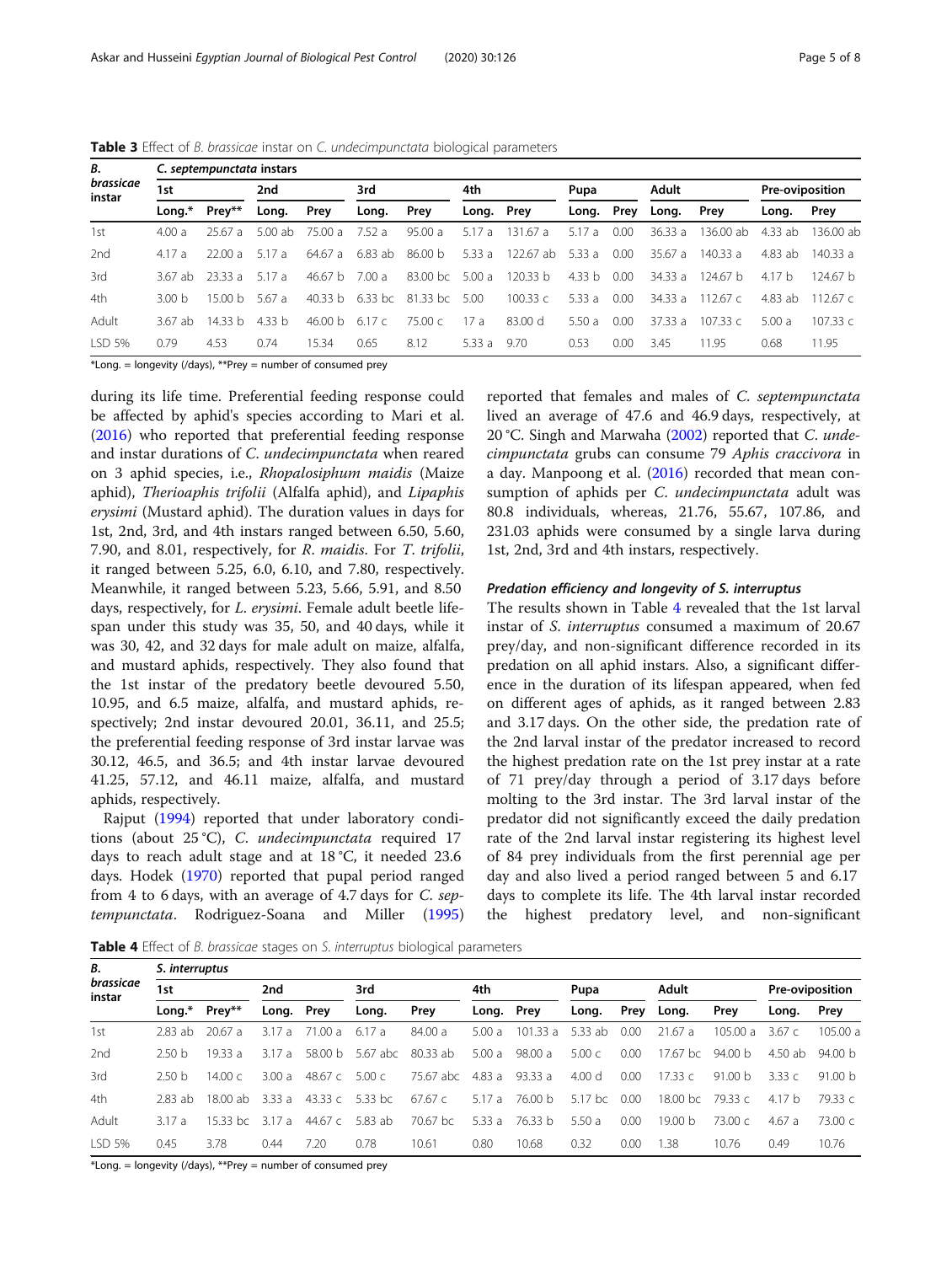| <b>B.</b> brassicae<br>instars | Total                | <b>Total larval instars</b>                    |                 |                                                |           |                                                |         |  |  |  |  |
|--------------------------------|----------------------|------------------------------------------------|-----------------|------------------------------------------------|-----------|------------------------------------------------|---------|--|--|--|--|
|                                | energy,<br>cal/mg    | C. septempunctata                              |                 | C. undecimpunctata                             |           | S. interruptus                                 |         |  |  |  |  |
|                                |                      | <b>Duration</b>                                | Prey*           | <b>Duration</b>                                | Prey*     | <b>Duration</b>                                | Prey*   |  |  |  |  |
| 1st                            | $0.248161 a$ 23.83 a |                                                | 89.42 a         | 21.17 ab                                       | 81.83 a   | 17.17a                                         | 69.25a  |  |  |  |  |
| 2nd                            | $0.340355 b$ 24.33 a |                                                | 78.33 b         | 21.50a                                         | 73.83 b   | 16.33ab                                        | 63.92 a |  |  |  |  |
| 3rd                            | 0.393617 c 21.00 b   |                                                | 67.42 $\subset$ | 20.83 ab                                       | 68.18 b   | 15.33 b                                        | 57.92 b |  |  |  |  |
| 4th                            | 0.430161 d 23.33 a   |                                                | 63.17c          | 20.17 bc                                       | 59.25 $c$ | 16.67a                                         | 51.25c  |  |  |  |  |
| Adult                          | 0.463839 d 23.83 a   |                                                | 60.00 d         | 19.50 $c$                                      | 54.58 c   | 17.50a                                         | 51.75 c |  |  |  |  |
| Instar LSD 5%                  |                      | 1.32                                           | 5.89            | 1.32 <sub>1</sub>                              | 6.32      | 1.22                                           | 5.93    |  |  |  |  |
| Regression Equation            |                      | No. of consumed prey $=$ $-42.07 +$<br>$5.76*$ |                 | No. of Consumed prey $=$ $-40.19 +$<br>$4.09*$ |           | No. of consumed prey $=$ $-30.30 +$<br>$5.98*$ |         |  |  |  |  |
| $\mathsf{r}$                   |                      | 0.97                                           |                 | 0.29                                           |           | 0.98                                           |         |  |  |  |  |
| $R^2$                          |                      | 0.93                                           |                 | 0.081                                          |           | 0.96                                           |         |  |  |  |  |

Table 5 Consumption and duration (/days) of three predatory larval stages in relation to prey energy reserve

\*Prey = number of consumed prey

difference was shown when fed on the 1st, 2nd, and 3rd instar nymphs of the aphid. The results showed that predation rate of adults (73 prey) was at a level close to the daily predation rate of its 4th larval instar (76.33 prey). Also, the adult longevity ranged between 17.33 and 21.67 days in relation to consumed prey instar; the preovipositional period accordingly ranged between 3.33 and 4.67 days (Table [4](#page-4-0)).

# Effect of prey energy reserve on larval consumption and duration

Results for larval predation efficiency and duration of the 3 studied coccinellid larval species are presented on Table 5. Results showed non-significant deference in the total energy reserves between 4th nymphal instar and adults of B. brassicae as prey. Accordingly, the 3 predators, C. undecimpunctata, C. septempunctata, and S. interruptus, did not show a significant difference in feeding consumption on the 4th nymphal instar and B. brassicae adults. Moreover, the average longevity period of the 3 predatory larval stages decreased by increasing the total energy reserves. C. septempunctata larval stage recorded the highest efficiency in daily predation (89.42 prey), when fed on 1st aphid nymphal instar. On the other hand, its larval stage required 21 days, when fed on 3rd nymphal instar of B. brassicae. S. interruptus larval stage showed the lowest predation activity (69.25 prey/ day) and longevity (17.5 days). The lowest correlation value for the 2nd predator recorded a significant difference between the predators C. septempunctata and C. undecimpunctata, and the predation rate was indicated by a decrease in prey age represented by an inverse relationship. Singh and Singh ([2013](#page-7-0)) reported that larvae of C. septempunctata preyed on high numbers of mustard aphids (average 61.42/day) during their larval span. Singh and Singh ([2014](#page-7-0)) also reported average larval

duration of C. septempunctata was 11.15 days on mustard aphid. Average pupal period was  $5.8 \pm 0.91$  days. The adult male and female survived for 14–18 days and 18–24 days, respectively. Omkar and Srivastava ([2003](#page-6-0)) observed C. septempunctata with the highest and rapid larval development (14.2 days) and greatest daily consumption of mustard aphid (45.3/day). Obtained results are also in accordance with those of Mari et al. ([2016](#page-6-0)), the statistical analysis showed a highly significant difference among predatory efficiency of C. septempunctata instars. Imam ([2015](#page-6-0)) recorded that C. septempunctata total larval and pupal durations were  $23.4 \pm 0.35$  and  $5.3$ ± 0.56 days, respectively. Singh and Singh ([2014\)](#page-7-0) also reported average grub duration was 11.15 days on aphid. Average pupal period was  $5.8 \pm 0.91$  days. The adult male and female survived for 14–18 and 18–24 days, re-spectively. Omkar and Srivastava ([2003](#page-6-0)) observed the C. septempunctata with a highest rapid larval development (14.2 days) and greatest daily consumption of mustard aphid at the rate of 45.3 aphids/day. Obtained results and according to Mari et al. [\(2016\)](#page-6-0), statistical analysis showed a highly significant difference between predatory efficiency of C. septempunctata larval stage ( $F = 123.15$  $df = 3, P < 0.05$ ). Manpoong et al. [\(2016\)](#page-6-0) recorded that C. undecimpunctata total larval and pupal durations were  $23.4 \pm 0.35$  and  $5.3 \pm 0.56$  days, respectively.

## Generation time

Results of generation time of the 3 coccinellid species are presented in Table [6.](#page-6-0) The results showed that C. undecimpunctata required the longest generation time (20.89 days), when fed on B. brassicae 1st nymphal instar. Generation time decreased in case of *S. interruptus* recording (12.22 days), when fed on B. brassicae 3rd instar. Sarwar and Saqib [\(2010\)](#page-7-0) reported that both larvae and adults of *C. septempunctata* when fed on aphid and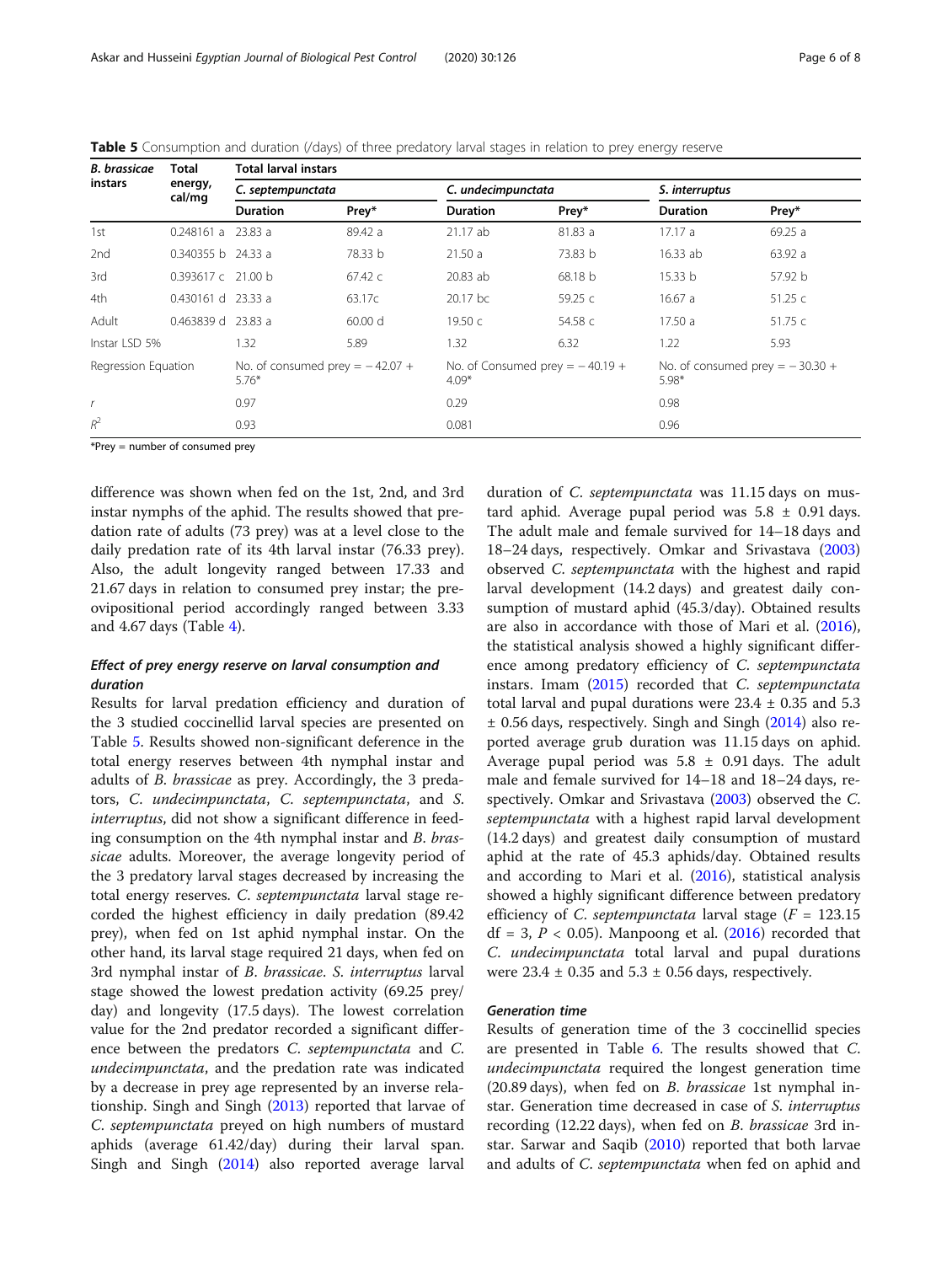| Coccinellid spp.   | <b>B.</b> brassicae instars |            |            |         |                                         |         |         |           |            |          |  |  |  |  |
|--------------------|-----------------------------|------------|------------|---------|-----------------------------------------|---------|---------|-----------|------------|----------|--|--|--|--|
|                    | 1st                         |            | 2nd        |         | 3rd                                     |         | 4th     |           | Adult      |          |  |  |  |  |
|                    | Gener./dav*                 | Prev/dav** | Gener./day |         | Prey/day Gener./day Prey/day Gener./day |         |         | Prey/day  | Gener./dav | Prey/day |  |  |  |  |
| C. septempunctata  | 19.56 b                     | 85.47 a    | 19.94 b    | 77.56 a | 18.17 b                                 | 70.36 b | 19.67 a | 63.28a    | 21.00a     | 59.44 a  |  |  |  |  |
| C. undecimpunctata | 20.89 a                     | 72.61 b    | 20.83a     | 71.39 a | 19.83a                                  | 64.11a  | 19.94 a | 58.00 a   | 20.78a     | 53.97 a  |  |  |  |  |
| S. interruptus     | 14.72 $c$                   | 58.08 c    | 13.00 с    | 52.64 h | 12.22c                                  | 49.64 с | 3.28 b  | 43.53 $b$ | 14.00 b    | 41.58 b  |  |  |  |  |
| LSD 5%             | 1.16                        | 5.65       | 0.82       | 8.97    | 0.96                                    | 6.07    | 0.91    | 6.12      | 2.06       | 5.77     |  |  |  |  |

<span id="page-6-0"></span>Table 6 Feeding consumption and generation period of three coccinellid species reared on different stages of B. brassicae

\*Gener./day = generation/day; \*\*Prey/day = number of consumed prey/day

artificial diet showed normal development from egg to adulthood in 20.6 days on aphid prey.33

# Conclusion

Results revealed the effect of prey energy reserve contents (cal/mg), available as carbohydrates, protein, and lipids in tissues of the cabbage aphid B. brassicae, utilized as prey for 3 coccinellid predators. Different prey nymphal instars and adults affected certain biological parameters of the predators due to their contents of energy reserve. The results reflected that C. septempunctata was the most efficient in predation.

#### Abbreviations

cal: Calories; Gener.: Generation; Long.: Longevity; r: Regression equation

#### Acknowledgements

Not applicable

#### Cover letter

We did intend to submit this research paper to The Egyptian Journal of Biological Pest Control and it is not currently under consideration elsewhere.

#### Authors' contributions

SIA analyzed and interpreted the data regarding the energy reserve consumed by each predator and shared in writing the manuscript. MMEH performed the laboratory experimentation of the three predatory species and was a major contributor in writing the manuscript. All authors read and approved the final manuscript

#### Authors' information

Salama Ibrahim Askar is Ass. Prof. at Plant Protection Department, Faculty of Agriculture, Damanhour University, Egypt.

M.M. El Husseini (CA) is Director of the Center of Biological Control & IPM at the Faculty of Agriculture, Cairo University, Giza, Egypt.

#### Funding

Not applicable

Availability of data and materials Not applicable

Ethics approval and consent to participate Not applicable

#### Consent for publication

Not applicable

#### Competing interests

The authors declare that they have no competing interests

#### Author details

<sup>1</sup>Plant Protection Department, Faculty of Agriculture, Damanhour University Damanhour, Egypt. <sup>2</sup> Center of Biological Control & IPM, Faculty of Agriculture, Cairo University, Giza, Egypt.

## Received: 1 April 2020 Accepted: 24 September 2020 Published online: 06 October 2020

#### References

- Abbott WS (1925) A method of computing the effectiveness of an insecticide. J Econ Entomol 18(2):265–267
- Ahsaei SM, Tabadkani SM, Hosseininaveh V, Allahyari H, Bigham M (2013) Differential accumulation of energy by the color morphs of the pea aphid Acyrthosiphon pisum (Hemiptera: Aphididae) mirrors their ecological adaptations. Eur J Entomol 110(2):241–245
- Askar SI, El-Aw MA, Draz KAA (2013) Population density of the mealy plum aphid, Hyalopterus pruni (Geoffroy), (Homiptera: Aphididae) and its natural enemies on the weed, Arundo donax, L. at El-Beheira Governorate. J Agric Env Sci Dam Univ Egypt 12(2):93–105
- Brandele C, Weisser WW (2001) Variation in escape behavior of red and green clones of the pea aphid. J Insect Behav 14:497–509
- Gupta G, Kumar NR (2017) Growth and development of ladybird beetle Coccinella septempunctata L. (Coleoptera: Coccinellidae) on plant and animalbased protein diets. J Asia Pac Entomol 20(3). [https://doi.org/10.1016/j.aspen.](https://doi.org/10.1016/j.aspen.2017.07.008) [2017.07.008](https://doi.org/10.1016/j.aspen.2017.07.008)
- Hodek I (1970) Coccinellids and modern pest management. Bioscience. 20:543– 552
- Imam II (2015) Biological characteristics of elven-spot lady Coccinella undecimpunctata L., reared on Cowpea aphid, Aphis craccivora (Kock), under laboratory conditions. J Plant Prot Path Mansoura Univ 6(6):909–914
- Khan MR, Rafique KM (2004) Prey preference and switching behavior of Coccinella septempunctata L. (Coleoptera: Coccinellidae). Int J Agric Biol 4: 110–112
- Lowry OH, Rosembrough NJ, Farr AL, Randdall RJ (1951) Protein measurement with the folic phenol reagent. J Biol Chem 193:267–275
- Mahyoub JA, Mangoud AAH, Al-Ghamdi KM, Al-Ghramh HA (2013) Method for mass production the seven spotted lady beetle, Coccinella Septempunctata (Coleoptera: Coccinellidae) and suitable manipulation of egg picking technique. Egypt Acad J Biol Sci 6(3):31–38
- Manpoong NS, Firake DM, Behere GT, Rajesh T (2016) Biological attributes and feeding potential of three dominant predators of Lipaphis erysimi (Kaltenbach). J Biol Control 30(3):190–194
- Mari JM, Bugti GA, Bin W, Na C (2016) Biological parameters and preferential feeding response of Coccinella undecimpunctata L. on three aphid species. J Entomol Zool Stud 4(4):1306–1310
- Obrycki JJ, Kring TJ (1998) Predaceous Coccinellidae in biological control. Annu Rev Entomol 43:295–321
- Omkar SS, Srivastava S (2003) Influence of six aphid prey species on development and reproduction of a ladybird beetle, Coccinella septempunctata. Biol Control 43:379–393
- Provost C, Lucas E, Coderre D (2006) Prey preference of Hyaliodes vitripennis as an intraguild predator: active predator choice or passive selection? Biol Control 37:148–154
- Rajput MR (1994) Behavioral studies of 7-spotted beetles, Coccinella septempunctata Linn. on mustard aphid, Lipaphis erysimi Kalt. MS. Thesis. Dept Entomol Sindh Agri Uni Tandojam, Pak 1994:1–36